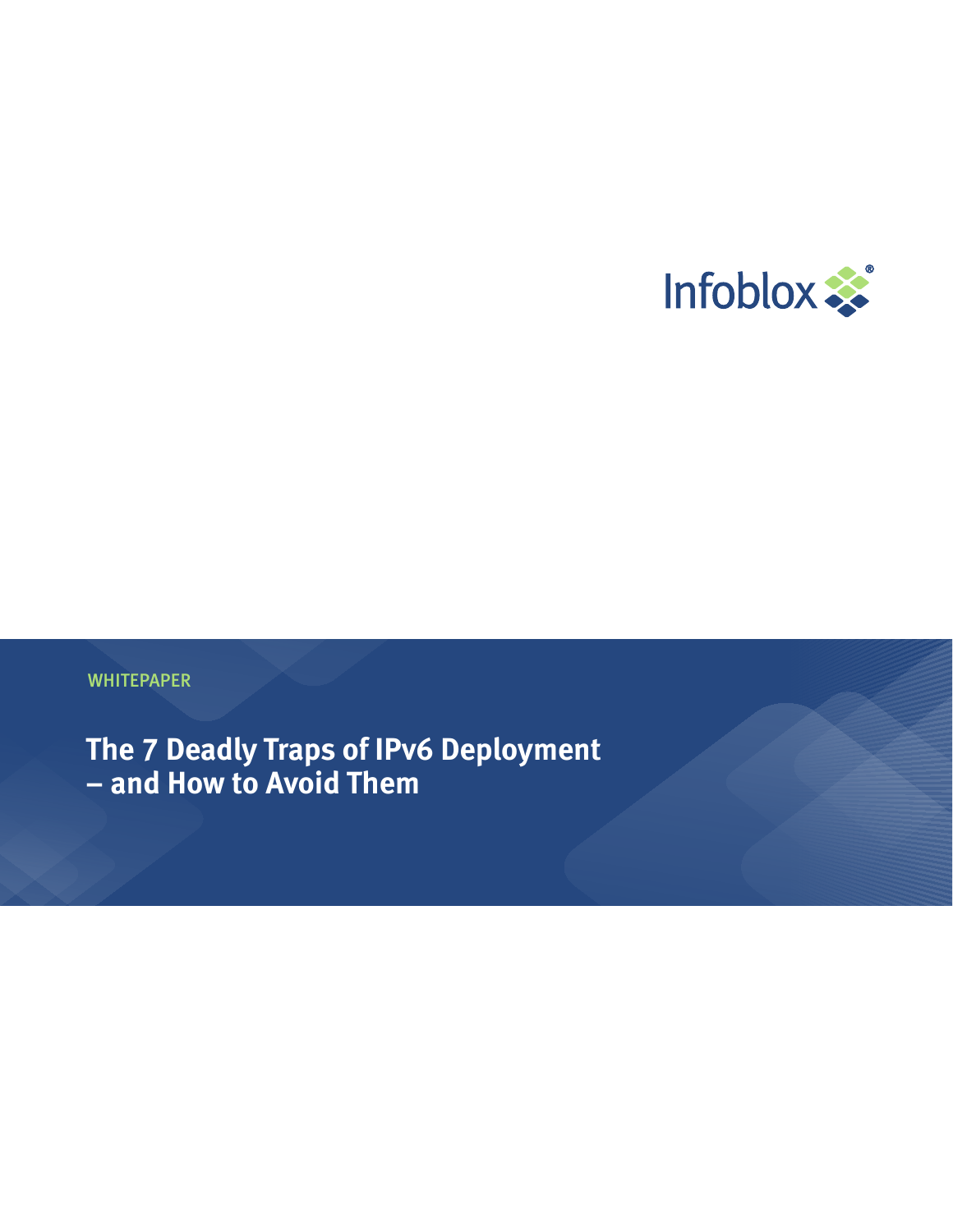1

## The 7 Deadly Traps of IPv6 Deployment – and How to Avoid Them

By all accounts, 2011 is a significant year for IT. We will look back and remember that it was the year that we finally exhausted all available public IPv4 addresses<sup>i</sup> . It was also the year that the clock started ticking on your adoption of IPv6.

Like it or not, the transition to IPv6 will happen in your organization. How that transition should occur is a question we sought to answer as we spoke with engineers and IT professionals who have deployed IPv6 from across the globe. In those conversations and in our research, we discerned a rational action plan for deploying IPv6 and specific threats and challenges any practitioner will face when rolling out the new addressing scheme.

Most practitioners agreed that organizations should begin with running IPv4 and IPv6 in parallel for the foreseeable future, starting at the perimeter of the network, then the core and only then the end-nodes. As deployments begin to impact internal networks, care must be paid to vulnerabilities with existing protocols and adoption plans by enterprise equipment. There are many indications that the sheer management of the IPv6 address space will challenge many organizations. The expansion to 128 bit addressing will simply break some IP address management databases and be impossible to manage by spreadsheet alone.

#### **IPv4 Addresses Have Run Out**

The pool of unallocated addresses have run out, and the Regional Internet Registries (RIRs) will exhaust their local pools commencing late 2011 and through 2012.

Today, all new Internet services will continue to require IPv4 addresses to access the IPv4 part of the Internet, but the registries over time will no longer freely supply those IPv4 addresses. SomeIP v4 addresses will be available from service providers, but those supplies will not last for long. Yet, the pressure to find another 200 million will continue to mount. By 2015, 17 percent of the Internet will use IPv6, with 28% of new Internet users running the protocol<sup>ii</sup>.

Numerous approaches have been used to extend the life of IP addresses. The two most popular – the use of public Network Address Translation (NAT) and the recovering unused public addresses – face specific challenges. Early Internet pioneers, such as the government, IBM, AT&T and MIT, were granted large blocks of IP address. Today, many of those addresses remain unused and there's been a call to move those addresses back into the public domain. It's an effort that's underway and may extend of the availability of IPv4 addresses, but cannot satisfy the need for a billion new IPv4 addresses over the next five years.

A longer-term possibility is to extend the use of NAT into carrier networks. Cascading NAT or multiple translation points could, in theory, extend the life of IPv4, but come with numerous problems. For one, the use of NAT introduces significant architectural complexity into the Internet, threatening to break peer-to-peer applications and other basic functionality. What's more, NAT devices need to retain state information on each session. The more sessions, the more resources are required, and the more complex and costly the NAT. Adding NAT into the core of carrier networks is likely to become an incredibly expensive and complex undertaking.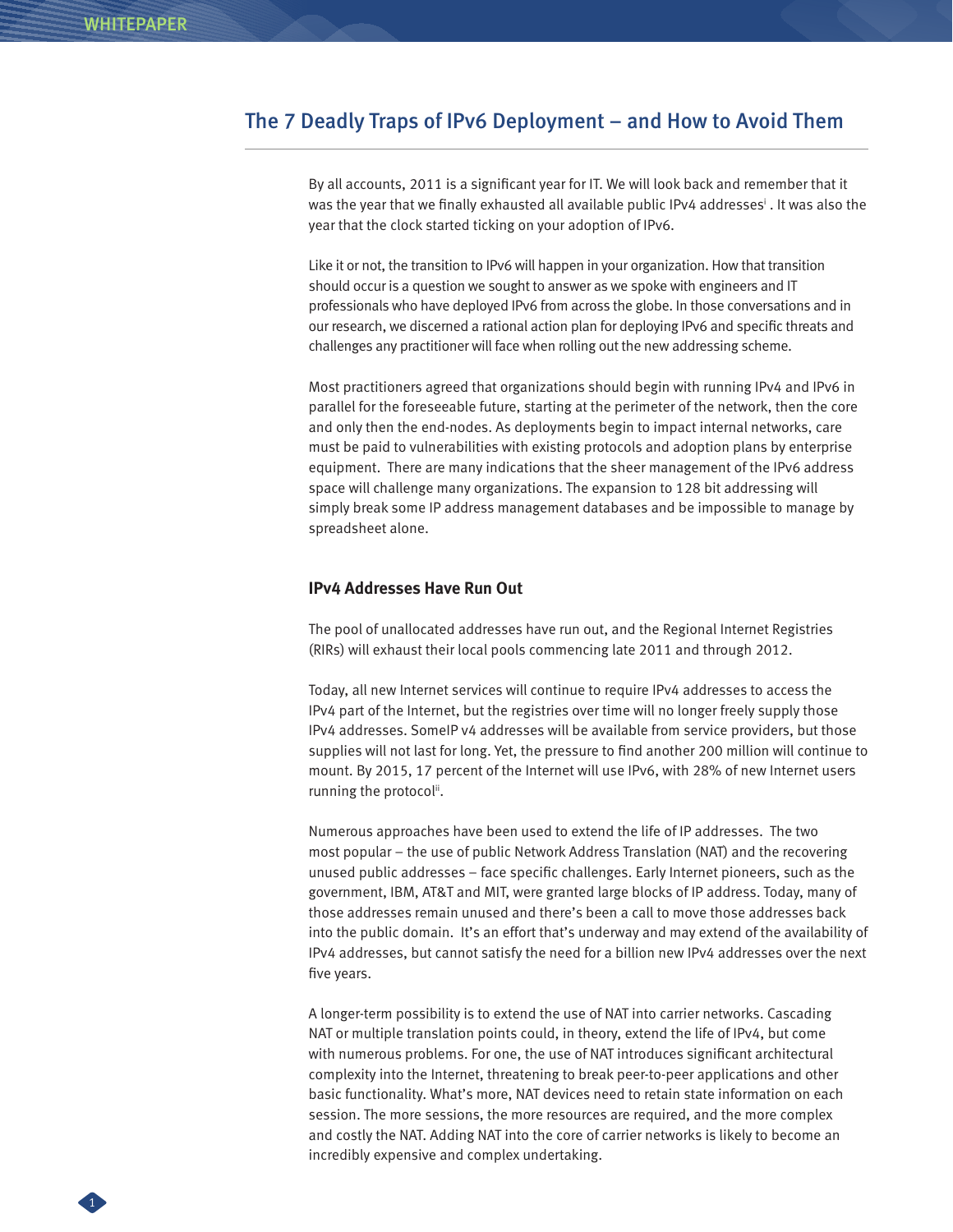Even then, NAT scalability will be constrained by the limitations of today's IPv4 stacks. NAT devices share IPv4 address by assigning port numbers to each unique session. With 65,536 ports per address, port limitations are rarely an issue with small networks. However, as networks grow those limitations quickly become a design consideration. If a single IPv4 address is being shared among 2,000 customers, that leaves about 30 sessions per user. Yet modern applications run numerous sessions in parallel. According to research conducted by Nippon Telephone and Telegraph (NTT)<sup>iii</sup> and presented to the IETF, a Yahoo page may create as many as 20 sessions, a Google image search will create 30 to 60 sessions and if you view a YouTube video you're using 90 sessions. On average, users typically require 500 sessions, significantly limiting the ability for NAT to support the millions of users that will need to traverse them.

### **Reasons Why IPv6 Should Concern Your Organization Now.**

Common wisdom is that since organizations run private IPv4 addressing schemes today they can ignore the transition to IPv6 in the foreseeable future. In reality, it's much more complex. IT decisions are impacted not only by technical concerns, but also by longer term operational and business concerns. This combination will drive many organizations to adopt IPv6 sooner than might be expected.

- **1. Immediate Need** For equipment and service providers addressing the public sector the requirement to adopt IPv6 in their equipment and services is immediate. The U.S. Federal Government has an active mandate to adopt the technology. By September 30, 2012, all agencies across the U.S. Federal Government shall deploy IPv6 on their public facing Internet presence. By September 30, 2014, all agencies shall upgrade their entire internal infrastructure to leverage the benefits of IPv6. Agencies must also designate an IPv6 Transition Manager and only procure equipment and services that are IPv6 compatible.<sup>iv</sup>
- **2. Application Requirements** In addition, a new generation of applications and services simply won't function using the IPv4 protocol because of the lack of addresses. These emerging solutions radically expand the notion of Internet application to devices and appliances not commonly found on the Internet today. Sensors, appliance-based controls, power management (smart grid), 4G wireless / LTE – all will remain unconnected without the plethora of addresses provided by IPv6. As these applications are introduced, the network effect will take hold, further driving IPv6 adoption.
- **3. Loss of critical Web statistics** To serve those users on IPv6, enterprises can't simply address them through IPv4 to IPv6 translation. Even if the IPv6 devices can reach your website though the use of translation techniques the enterprises that deliver Internet services will lose key customer information. Various marketing metrics delivered by software tools, such as identification of visitor information, country, and organization, are based on Web server logs which will require native IPv6.
- **4. Operational risks** Operationally, businesses need to consider the potential risks that are introduced by the depletion of IPv4 addresses and what this will mean to the organization. What plan does your organization have in place to migrate its public facing Web sites and applications to IPv6? The reduction in available IPv4 address will increasingly become a significant risk to the organization. How long will it be before a Sarbanes Oxley and SAS 70 auditors start requiring disclosure of IPv4 exhaustion as a business continuity risk?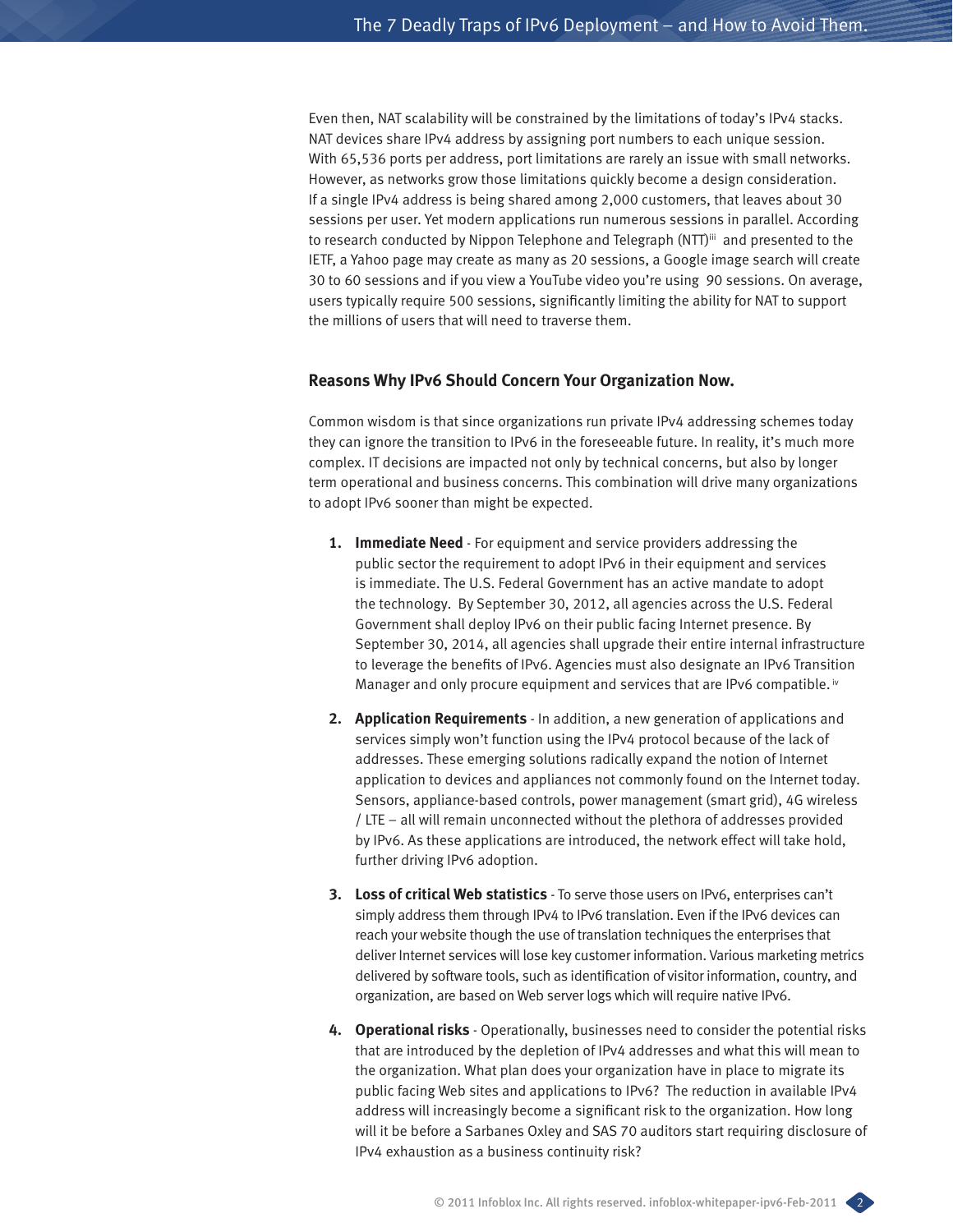3

### **Stages of IPv6 Deployment**

It is recommended that the organization adopt a multi-step staged deployment of IPv6:

**Stage 1: Implement IPv6 on your external facing Internet presence** – Given that there will be significant introduction of IPv6 only clients in the coming months and years, namely new mobile devices, organizations should support IPv6 on external facing Web sites, mail servers and other applications. There are two choices on how to achieve this, either run an IPv4 to IPv6 translation technology or run both IPv4 and IPv6 protocol stacks on Internet facing infrastructure.

> Translating between the IPv4 protocol and IPv6 protocol introduces a number of operational concerns. All traffic will need to traverse the protocol translation (PT) device creating a potential performance bottleneck. Availability is also of concern - requiring redundancy and other high availability and performance features in the PT device. As such, protocol translation introduces significant architectural complexity into the network design.

> A better alternative is a dual stack architecture where the Internet facing infrastructure runs both IPv4 and IPv6 stacks. With this approach there is no single point of failure or performance bottleneck with which the IT organization must contend. There are, of course, dual routing domains which need to be monitored and managed appropriately.

- **Stage 2: Migrate the core backbone and WAN to dual stack** The organization should consider deploying IPv6 internally on switches and routers by the end of 2012. to achieve parity with industry direction. This means that one must switch over to a dual stack deployment of all internal switching and routing within 2011, leaving enough time for testing and analysis for IPv6 end point deployment which should begin in 2012. WAN migration though is more than just evaluating the routing infrastructure. Services must be IPv6 compatible and if not an IPv6 migration plan needs to be articulated by the carrier as to how they will be IPv6 compatible. WAN optimization equipment, firewalls, and the infrastructure and security components impacting the WAN must also be IPv6 compatible.
- **Stage 3: Migrate the Intranet to IPv6**  With the routing and switching (core backbone) infrastructure in place, organizations should enable local IPv6 access to the Intranet. This can also be done by using an IPv6 to IPv4 protocol transition device. However, for the reasons enumerated above, the preferred deployment route is dual stack design.
- **Stage 4: Implement IPv6 Internet access** The prevalence of IPv6 enabled sites is growing. Back in 2008, just a little more than three percent of Autonomous Systems (AS) announced IPv6 routes. In 2010 that number reached nearly eight percent. Content on the IPv6 network is also starting to grow with the Google announcement that YouTube would be IPv6 compatible. Netflix has already demonstrated IPv6 access. Also, eBay and Facebook plan to deploy IPv6 enabled sites. We can assume that most content will be IPv4 compatible for the foreseeable future; however, some services will be better suited for IPv6 access, such as connectivity to native IPv6 smart phones and devices.
- **Stage 5: Enable native IPv6 access to the end client** With the core IPv6 infrastructure in place organizations should then push native IPv6 access to the edge of their networks. This inflection point requires significant changes in how IPv6 addresses are assigned and managed, which we'll discuss later.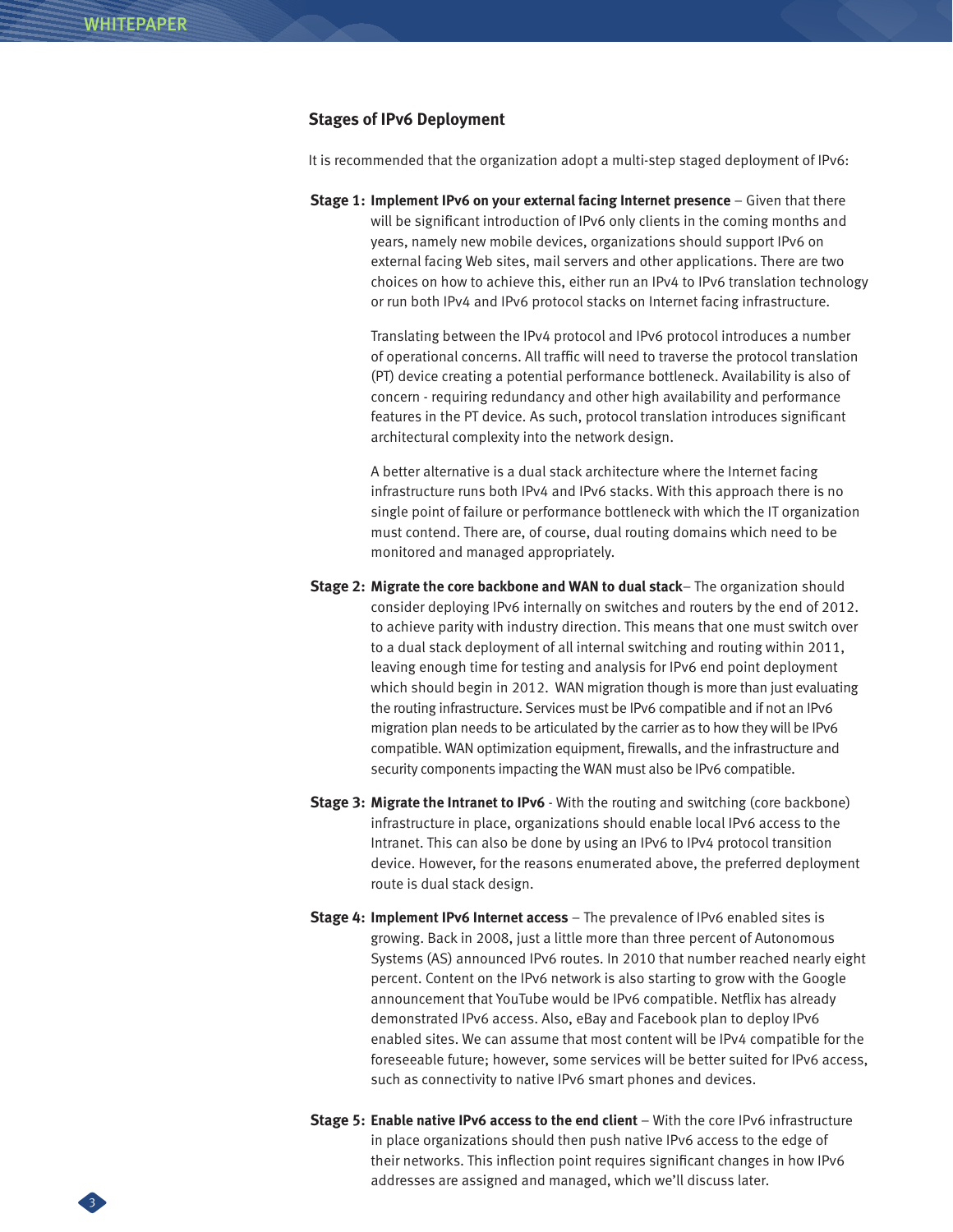At the very least though, if we assume that one amortizes the cost of equipment for three to five years, all new equipment purchased today by organizations must be IPv6 compatible. Regardless of how one evaluates the exact cut-over to IPv6, for most organizations, all the projections anticipate a transition to a significant amount of IPv6 within the next three years. Furthermore, as IPv6 clients grow, a network effect will occur, likely accelerating the adoption of this new protocol.

# The 7 Deadly Traps of IPv6 Deployment – And How to Avoid Them

What should organizations watch for as they develop their approach to IPv6? Clearly, some things are well known. A thorough audit is needed of all equipment and software. Staff education of IPv6 is necessary and networking policies need to be reassessed or put into place. However, in speaking with practitioners that have deployed IPv6, we've found a number of additional important lessons to be learned:

- **1. Review how you will configure and track IP addresses**  The most fundamental change in IPv6 is the impact this new protocol has on IP address assignment and management. With the shift from 32-bit IPv4 addressing to 128-bit IPv6 addressing, organizations must reconsider how they assign and track their IP addresses. While manual tools, such as spreadsheet programs, may have been useful in tracking IPv4 addressed networks they become impossible to use with IPv6. The sheer length of IPv6 addresses makes human address management impractical, if not impossible.. Organizations should move to automated IP Address Management (IPAM) tools that are fully IPv6 compatible, such as IPAM products from Infoblox.
- **2. Review your DNS architecture** In later stages, when planning for IPv6 on internal networks, organizations will also need to assess the IPv6 readiness of the rest of the IP management infrastructure. Naturally, if you use Dynamic Host Configuration Protocol (DHCP) for address assignment, you need to ensure your DHCP server is IPv6 compliant. But DHCP is only part of the requirements for supporting an IPv6 end point. It also requires configuring IPv6 DNS domain support, DNS server addresses, network time server addresses and more, all of which is related to the DHCP server.

It is critical that the IT organization run a modern DNS infrastructure that is equipped to deliver both IPv4 (A Records) and IPv6 (AAAA Records). It is also critical that both DNS and DHCP must be interoperability tested to ensure compatibility between the systems.

- **3. Security and maintenance policies need to be considered.** Every organization needs to understand and prepare for the likelihood they will need to update their maintenance and security policy when they implement IPv6. The vulnerabilities of the IPv4 stack are well known since they have run wild for so many years, but there simply has not been the same level of experience with IPv6. As a consequence, thorough threat assessment of the new protocol is needed. Organizations, in turn, need to review their security posture as they deploy the new protocols.
- **4. Inventory your current network infrastructure.** It should go without saying that an IPv6 migration can only begin once an organization understands what's actually deployed within their current IPv4 based network. IT must conduct a thorough analysis of its network infrastructure and how traffic is routed in order to deploy IPv6. As you implement IPv6 in each subnet you need to make sure your path to the backbone is fully enabled for the new protocol or you will have a broken link.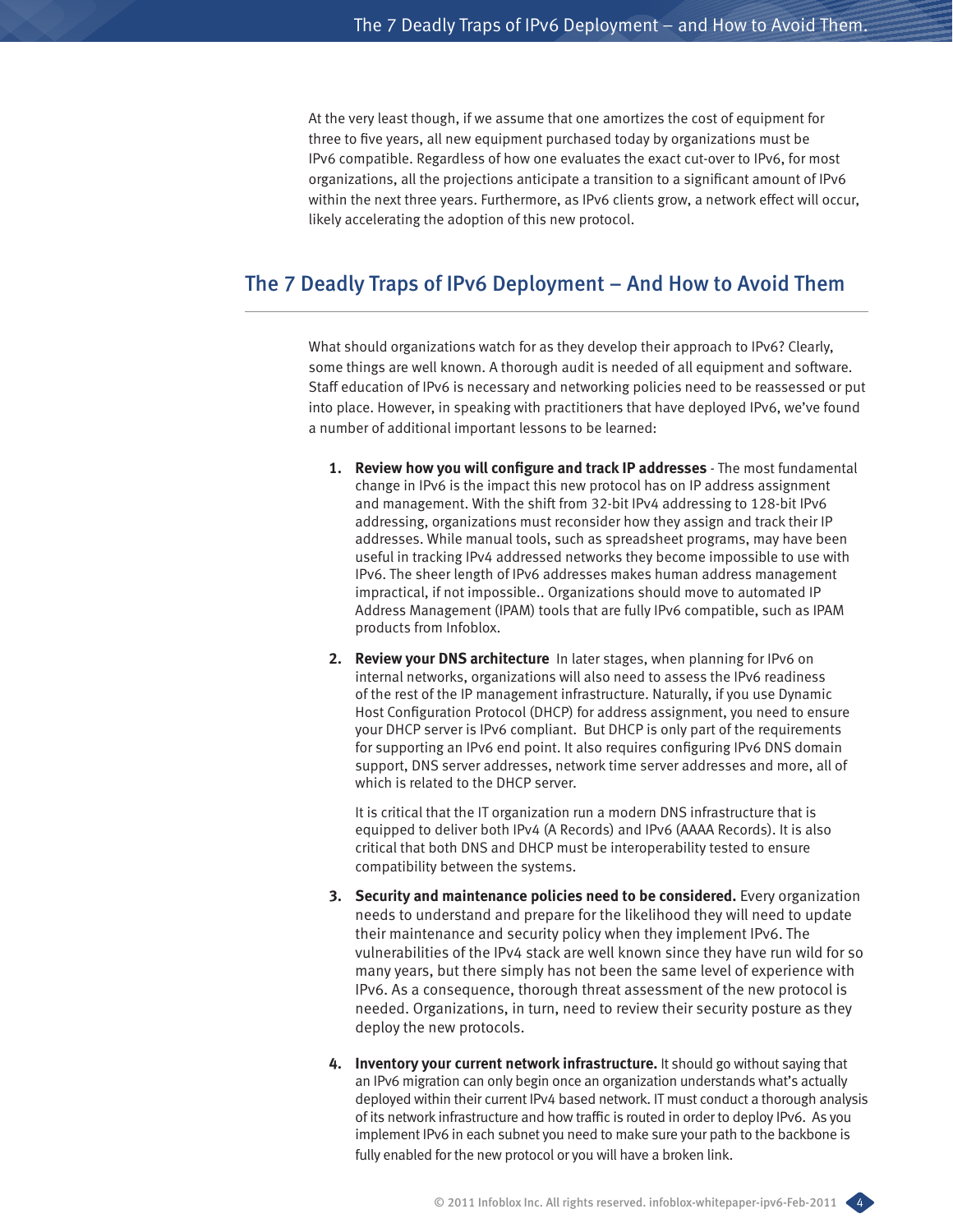**5. Application compatibility can still be a challenge.** Organizations can't assume that their network applications will continue to function as expected on an IPv6 network. They should be tested before a switchover. The changes in the IPv6 stack imply that new TCP layer 4 protocols (TCP6 and UDP6) will be deployed and that could impact some applications.

Take VoIP, for example, the popular Asterisk PBX only became compatible with IPv6 in the fall of 2010. According to Timothy Winters, a senior manager at the University of New Hampshire Interoperability Laboratory (UNH-IOL), one of two organizations currently accredited by the National Institute of Standards and Technology (NIST), to perform the U.S. Government IPv6 (USGv6) compliance testing .

- **6. Make sure your backend tools are updated.** The process of managing and troubleshooting an IPv6 network will require a new set of tools, or at the very least a revision of old ones. At both administrative and the maintenance levels, organizations need to recheck their existing toolkits to be sure those tools are IPv6 compatible. For example, the sheer length of IPv6 addresses, poses problems for some databases which are unable to store IPv6 address. Many IT managers who have neglected to check before converting have reported that analyzers and the other monitoring tools tend not be IPv6 compatible.
- **7.** Network performance may suffer . IPv6 introduces changes that may impact network performance. Header size is doubled from that of IPv4 increasing to 40 bytes. In applications that rely on small packet size there will be a noticeable impact on application performance. SIP, for example, uses small packets, on average about 1000 bytes in length. The header increase will add about 2 percent on to the packet size – not a huge increase but enough to impact extreme cases. Practically, research has shown similar differences in IPv6 performance. v

Performance is an issue with IPv6 networking equipment. While most system vendors have some sort of IPv6 implementation strategy, the performance of systems running IPv6 protocols is likely to be suspect. The IPv6 protocol is generally supported in the firmware of many network vendors, but it is not yet optimized in silicon, notes Jerry Johnson CIO of the Pacific Northwest Laboratory. Firmware migration is an initial step, but significant deployments of IPv6 internally will require a hardware upgrade in much of the networking infrastructure to maintain the level of performance customers and employees expect today.

**8. SPAM tools need to be reinvented.** SPAM blocking solutions have relied heavily on the use of DNS blacklists or blocklists, known as DNSBLs, but DNSBLs will not work effectively in IPv6. With IPv4, the limited supply of IP addresses means that hosts will have at most a few hundred addresses, so listing and blocking individual addresses is trivial. With IPv6, however, the large number of addresses will enable hackers to allocate thousands of addresses to a server and simply jump from address to address for each new SPAM message.

Listing IPv6 ranges in the DNSBL, as is done in IPv4, isn't a feasible approach as the ranges are so vast that the caches and DNS servers will be overloaded. What's more, since DNS caches tend to keep the most recent answers around in preference to older ones, the flood of DNSBL data will force all of the other DNS information out of the cache. On most systems, DNSBLs use the same cache as all other DNS queries, so it will also increase the load on every other DNS server, re-fetching answers that were flushed out of the cache. Even if the DNSBL servers use a single DNS wildcard record to cover a large range of DNSBL entries, that doesn't help, because DNS caches can't tell that a response was created from a wildcard, and so it keeps separate entries for each response.

Make sure your SPAM protection vendor has updated their product to address these issues.<sup>vi</sup>

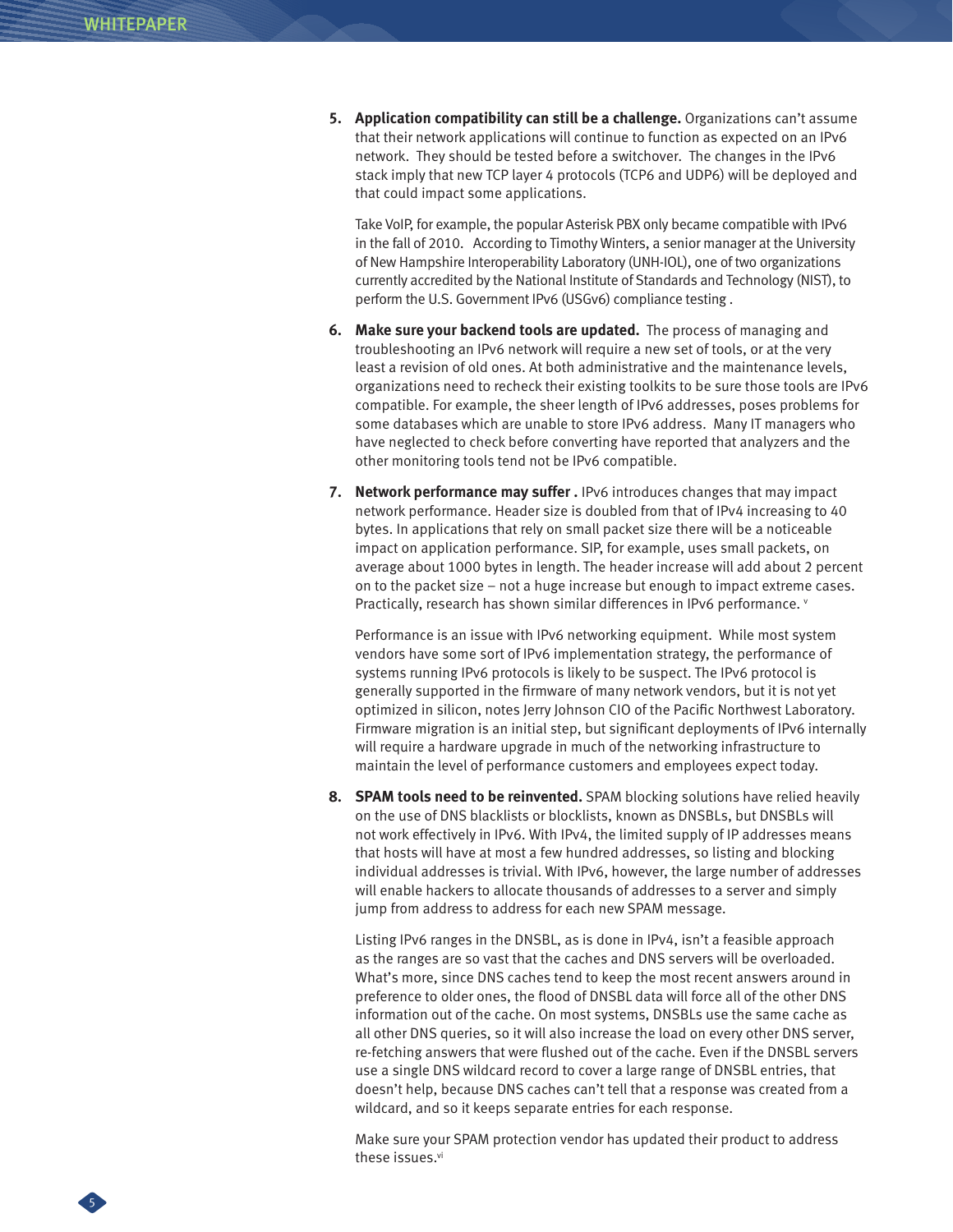## How Infoblox can Help

Infoblox provides robust automation solutions for DNS, DHCP and IP Address Management (IPAM), and network change and configuration management to help plan, implement and operate IPv6 networks.

Infoblox capabilities address the IPv6 migration issues related to taking inventory, visually mapping, and configuring network equipment discussed in this paper. Infoblox will also help you optimize performance on the network and analyze the network for internal and regulatory policy compliance.

Infoblox DNS, DHCP and IP Address Management products provide a dual stack, appliance based infrastructure for IPv6 capable DNS delivery and visual IPAM tools for IPv6 address space allocation and management. The IPAM tools automate IPAM procedures, to reduce human error associated with complex IPv6 addresses and eliminate repetitive tasks, allowing organizations to easily scale management processes across their enterprise with existing IT staff.

From a network infrastructure point of view, IPv6 impacts the traditional tactics of managing the routers, switches and other core devices. The days of using naming conventions to predict where devices are located and how they are connected are drawing to a closely. Infoblox can help organizations automate the discovery, analysis and management of the network infrastructure as you migrate from IPv4 to IPv6.

Using Infoblox products, customers can reduce risks and costs of IPv6 migration and operate a parallel IPv4 and IPv6 DNS and DHCP network service infrastructure. The table below provides a summary of key Infoblox IPv6 capabilities.

## **Infoblox solution for IPv6 migration and management**

| IPv6 Capable External DNS                  | DNS for IPv6<br>$\bullet$<br><b>Dual Stack DNS Appliance</b><br>$\bullet$                                                                                                                                                                                            |
|--------------------------------------------|----------------------------------------------------------------------------------------------------------------------------------------------------------------------------------------------------------------------------------------------------------------------|
| <b>IPv6 IPAM</b>                           | Automated IP Address Management<br>$\bullet$<br>Role based accessibility<br>$\bullet$<br>Integrated with DNS/DHCP<br>$\bullet$                                                                                                                                       |
| Planning tools for Internal IPv6 Migration | Current Network Equipment Inventory (with OS version running)<br>$\bullet$<br><b>Current Network Topology and Connectivity</b><br>$\bullet$<br><b>Current Subnet Inventory</b><br>$\bullet$                                                                          |
| Internal IPv6 Capabilities                 | IPv6 IP Address Allocation, Tracking and Reclaiming<br>$\bullet$<br>IPv6 Subnet Allocation and Tracking<br>$\bullet$<br>Dual Stack Devices Tracking (Smart Folders)<br>$\bullet$<br>Reduced Complexity of Dual Stack Environment & IP Address Explosion<br>$\bullet$ |
| IPv6 Network Infrastructure Management     | Automated Network Change and Configuration for IPv6<br>$\bullet$<br>Compliance, Policy Enforcement and Auditing<br>$\bullet$                                                                                                                                         |

#### **Interested to learn more? Register to see a live Infoblox weekly product demo at: www.infoblox.com/demo/**



See IPv4 Address Report, Feb 03,2011 (http://www.potaroo.net/tools/ipv4/)

<sup>&</sup>quot;IT Market Clock for Enterprise Networking", Gartner Group, September 1, 2010<br>See http://www.nttv6.jp/~miyakawa/IETF72/IETF-IAB-TECH-PLENARY-NTT-miyakawa-extended.pdf

iv "Memorandum to CIOs for Executive Departments and Agencies", Vivek Kundra, federal chief information officer,<br>V See http://www.ftsm.ukm.my/network/files/m%20khairil\_journal%20ijcsns.pdf

vi "Why DNS Blacklists Don't Work for IPv6 Networks", by John Levine, IPv6 News. See full post "http://ipv6.net/News/ipv6-news.html "